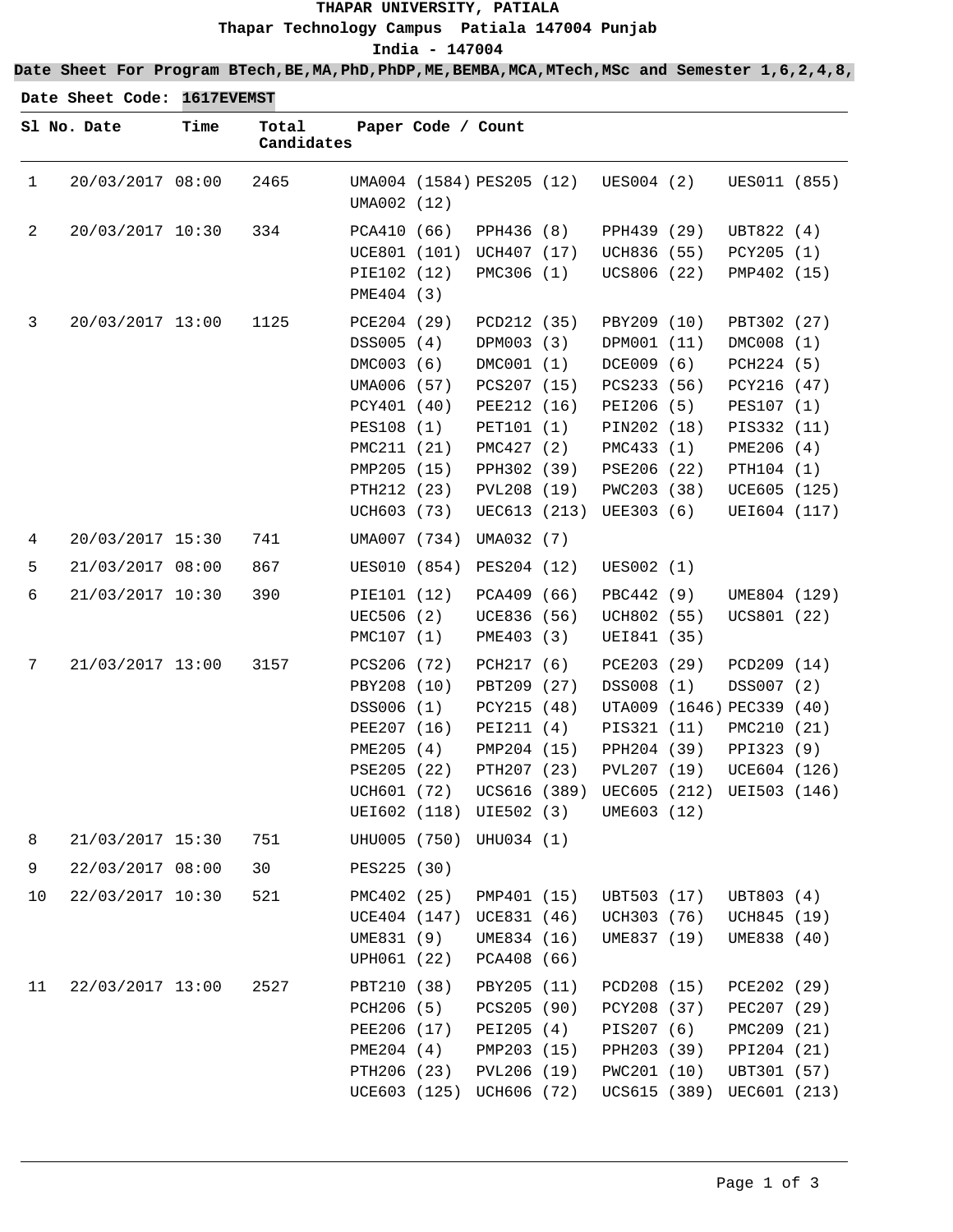## **THAPAR UNIVERSITY, PATIALA Thapar Technology Campus Patiala 147004 Punjab India - 147004**

**Date Sheet For Program BTech,BE,MA,PhD,PhDP,ME,BEMBA,MCA,MTech,MSc and Semester 1,6,2,4,8,**

|    | Date Sheet Code: 1617EVEMST |      |                     |                                                                                                     |                    |                                                                                                                                                                         |                                                                                                                                    |                                                                                                                                     |  |
|----|-----------------------------|------|---------------------|-----------------------------------------------------------------------------------------------------|--------------------|-------------------------------------------------------------------------------------------------------------------------------------------------------------------------|------------------------------------------------------------------------------------------------------------------------------------|-------------------------------------------------------------------------------------------------------------------------------------|--|
|    | Sl No. Date                 | Time | Total<br>Candidates |                                                                                                     | Paper Code / Count |                                                                                                                                                                         |                                                                                                                                    |                                                                                                                                     |  |
| 11 | 22/03/2017 13:00            |      |                     | UPH001 (3)                                                                                          |                    | UPH004 (892)                                                                                                                                                            | UEE504 (116) UEE604 (145) UME503 (4)                                                                                               | UME836 (78)                                                                                                                         |  |
| 12 | 22/03/2017 15:30            |      | 244                 | UEI303 (78)                                                                                         |                    | UEE505 (166)                                                                                                                                                            |                                                                                                                                    |                                                                                                                                     |  |
| 13 | 23/03/2017 08:00            |      | 1204                | UEE603 (147)                                                                                        | UHU003 (922)       | UHU002 (2)<br>UEI603 (117)                                                                                                                                              | UHU001 (4)                                                                                                                         | PES241 (12)                                                                                                                         |  |
| 14 | 23/03/2017 10:30            |      | 1379                | UCE844 (12)<br>UEE712 (22)<br>UBT802 (4)                                                            | UTA002 (858)       | UCH801 (55)<br>UME601 (34)<br>UBT501 (17)                                                                                                                               | UEC403 (2)<br>UCE834 (87)<br>PMC401 (25)                                                                                           | UEC404 (43)<br>UCE403 (154)<br>PCA407 (66)                                                                                          |  |
| 15 | 23/03/2017 13:00            |      | 1651                | PCD206 (26)<br>UME402 (5)<br>PCY203 (37)<br>PEI204 (4)<br>PME203 (4)<br>PVL203 (20)<br>UEC001 (697) |                    | PBY202 (11)<br>PCH202 (6)<br>PEC106 (32)<br>PIN223 (6)<br>PMP202 (15)<br>UBT006 (57)                                                                                    | PBT207 (38)<br>PCS106 (20)<br>PEC215 (8)<br>PIS205 (63)<br>PPH201 (39)<br>UCH605 (72)                                              | PCE201 (29)<br>PCS208 (13)<br>PEE322 (16)<br>PMC205 (21)<br>PTH204 (23)<br>UCS614 (389)                                             |  |
| 16 | 23/03/2017 15:30            |      | 223                 |                                                                                                     | UME408 (222)       | UME504 (1)                                                                                                                                                              |                                                                                                                                    |                                                                                                                                     |  |
| 17 | 24/03/2017 08:00            |      | 127                 | UEI622 (65)                                                                                         |                    | UEI623 (50)                                                                                                                                                             | PES233 (12)                                                                                                                        |                                                                                                                                     |  |
| 18 | 24/03/2017 10:30            |      | 1146                | UBT832 (4)<br>UME803 (129)<br>UEE801 (34)                                                           |                    | UBT404 (17)<br>UES012 (733)<br>PCA406 (66)                                                                                                                              | PMC426 (25)<br>UCE803 (100)                                                                                                        | UEI717 (2)<br>UCH844 (36)                                                                                                           |  |
| 19 | 24/03/2017 13:00            |      | 1946                | PIS206 (11)<br>PPH102 (39)<br>PVL216 (11)<br>UME604 (12)<br>PCH201 (5)<br>PEI201 (4)                | PCY202 (37)        | PMC103 (22)<br>PPI201 (21)<br>PVL224 (11)<br>UCE602 (125) UCH604 (72)<br>UCS634 (131) UEE602 (2)<br>UES009 (704) UES031 (1)<br>PEC222 (5)<br>PCS224 (20)<br>PCD202 (14) | PME202 (4)<br>PSE207 (22)<br>PWC212 (20)<br>UCS631 (27)<br>UEE605 (145)<br>UIE503 (2)<br>PEC216 (11)<br>PCS221 (24)<br>PBY201 (11) | PMP201 (15)<br>PTH325 (23)<br>UBT005 (57)<br>UCS633 (225)<br>UEI401 (17)<br>PIN113 (6)<br>PCY402 (39)<br>PCS209 (24)<br>PBT206 (27) |  |
| 20 | 25/03/2017 08:00            |      | 1060                | UTA008 (894)                                                                                        |                    | UTA001 (4)                                                                                                                                                              | UEI504 (150)                                                                                                                       | PES214 (12)                                                                                                                         |  |
| 21 | 25/03/2017 10:30            |      | 1640                | UME802 (129)<br>UEC603 (34)<br>UBT801 (21)<br>UCH406 (75)                                           |                    | UCS406 (772)<br>UEE405 (166)<br>PPH450 (29)                                                                                                                             | UEC309 (1)<br>UEI302 (11)<br>PPH445 (8)                                                                                            | UEC405 (294)<br>UEI304 (75)<br>PMC411 (25)                                                                                          |  |
| 22 | 25/03/2017 13:00            |      | 846                 | DMC007 (58)<br>PCE211 (15)<br>PMC207 (1)<br>UCH602 (72)                                             |                    | DMC013 (15)<br>PCY212 (19)<br>PPI103 (21)<br>UCS641 (158)                                                                                                               | PBC201 (12)<br>PCY214 (1)<br>UBT004 (57)<br>UCS643 (66)                                                                            | PCD312 (37)<br>PMC201 (21)<br>UCE601 (128)<br>UCS736 (2)                                                                            |  |